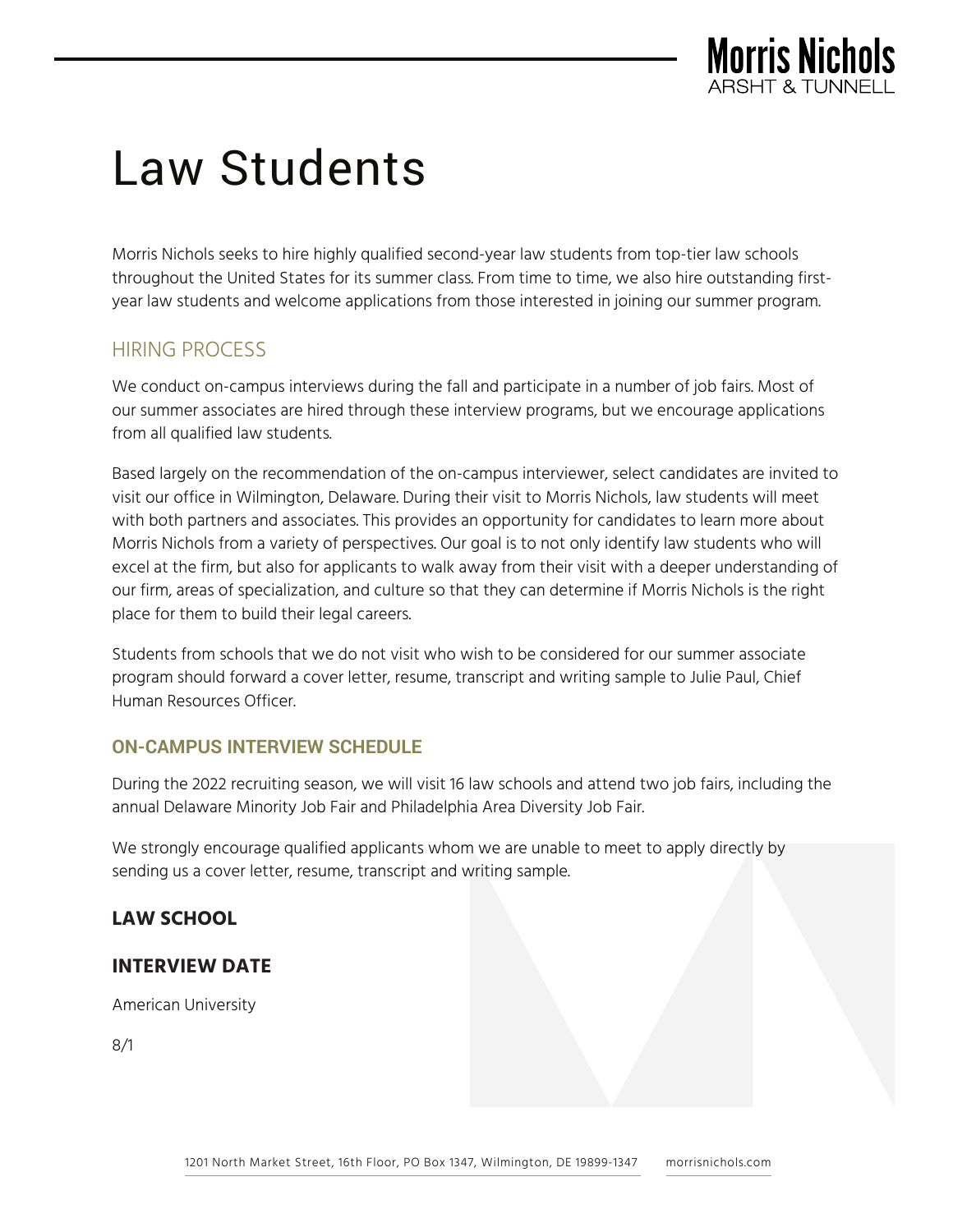

Boston College 7/25 Delaware Minority Job Fair 7/23 Drexel University 7/27 George Washington University 8/1 Howard University 8/2 University of Maryland 8/2 University of Notre Dame 8/1 Philadelphia Area Diversity Job Fair 7/25 University of Pennsylvania 8/3 Penn State University Park 7/11 Temple University 7/28

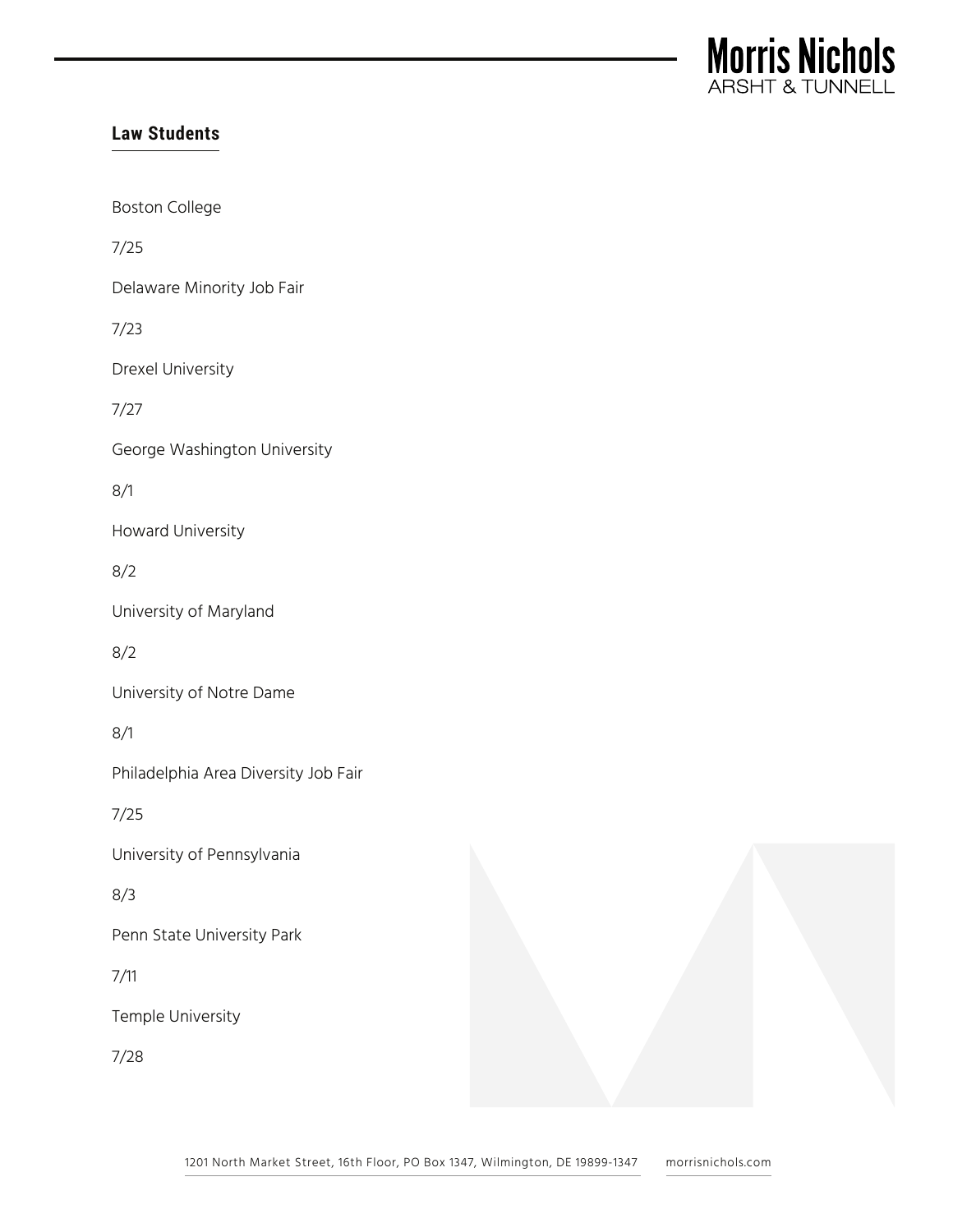

University of Virginia

8/1

Villanova University

8/2

Wake Forest University

8/2

Washington & Lee University (at DC)

8/1

Widener University

8/1

William & Mary

8/2

## RESUME COLLECTION

Morris Nichols also collects resumes from the following law schools.

Columbia University

Rutgers University – Camden Cornell University

Tulane University

City University of New York University of the District of Columbia

Duke University

University of Michigan

Harvard University University of North Carolina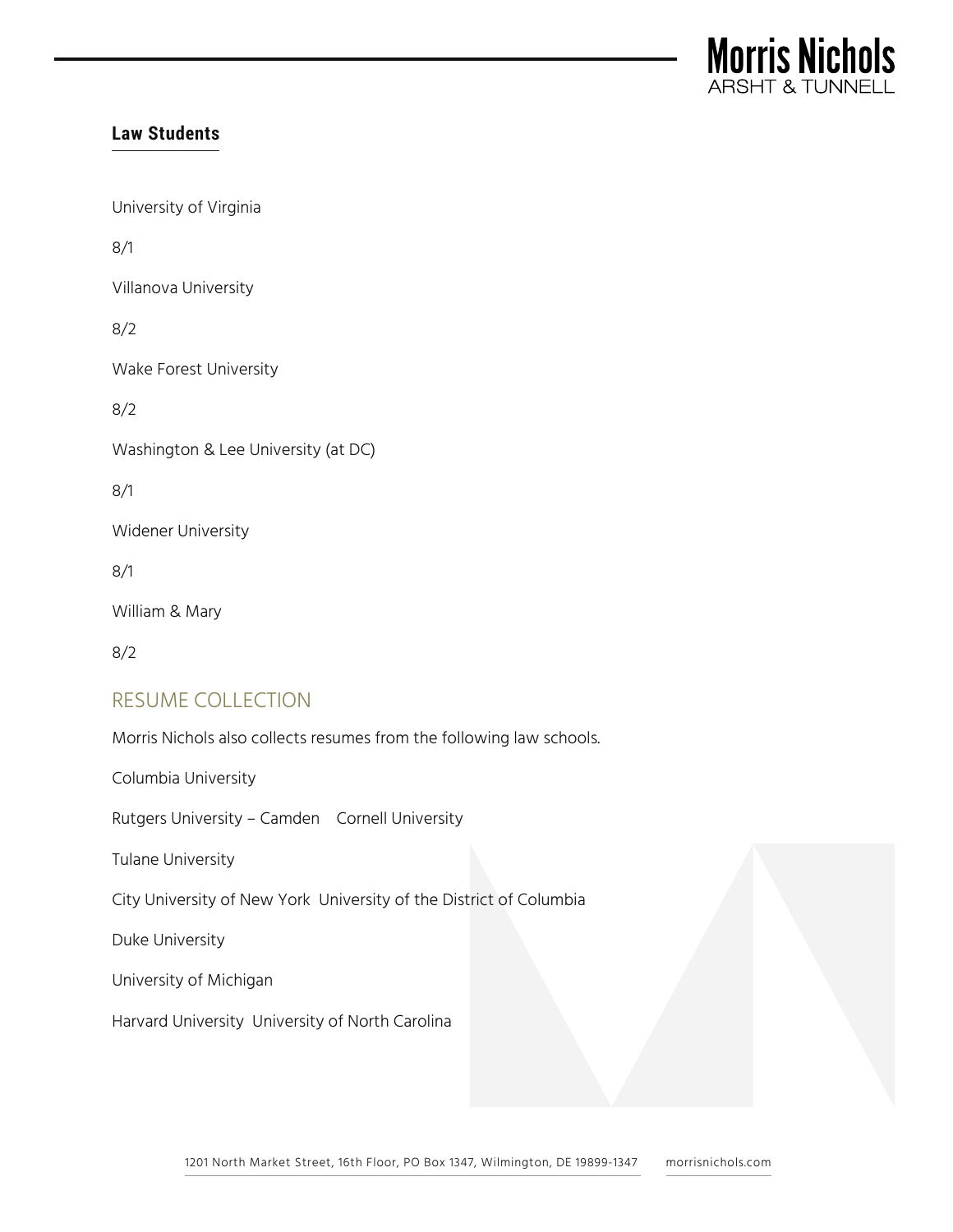

New York University

Vanderbilt University

## SUMMER PROGRAM

The Morris Nichols summer associate program is an integral part of our recruiting process and is designed to provide summer associates with meaningful exposure to the firm, its lawyers and professional staff, and its clients. Throughout the summer, associates get a realistic view of work at the firm as well as an introduction to some of what Wilmington and the surrounding areas have to offer young professionals.

The summer associate program is approximately 10 weeks long and usually begins in mid-May. Prior to starting, we collect information about your areas of interest and assist with housing for those joining us from out of town. At the beginning of the program, each summer associate is assigned an associate mentor to provide the summer associate with guidance on the firm and its practices.

## FLEXIBILITY AND SUBSTANTIVE WORK EXPERIENCE

Because few law students know with certainty the type of law they would like to practice, our program provides an opportunity for summer associates to interact with many lawyers and to work on assignments from several of the firm's practice groups. Two members of Morris Nichols' Recruiting Committee are specifically designated to coordinate work assignments for all summer associates. Although we encourage summer associates to experience a variety of legal work, if they express an interest in a specific practice, we make every effort to accommodate their request.

Summer associates work on the same sophisticated matters assigned to our junior associates. Summer associates frequently attend client meetings, drafting sessions, closings, negotiations, depositions, hearings, oral arguments and trials. In addition to short-term assignments, summer associates often participate in one or two "long-term" assignments in an area of their preference. These assignments allow the summer associate to experience the development of a matter over a period of time and in a more in-depth manner.

## TRAINING AND FEEDBACK

Training for summer associates at Morris Nichols is conducted both formally and informally. This typically includes seminars and workshops in professionalism, legal writing, written discovery, deposition skills, evidence, expert witnesses, and trial advocacy, as well as informal lunch meetings with our firm's practice groups.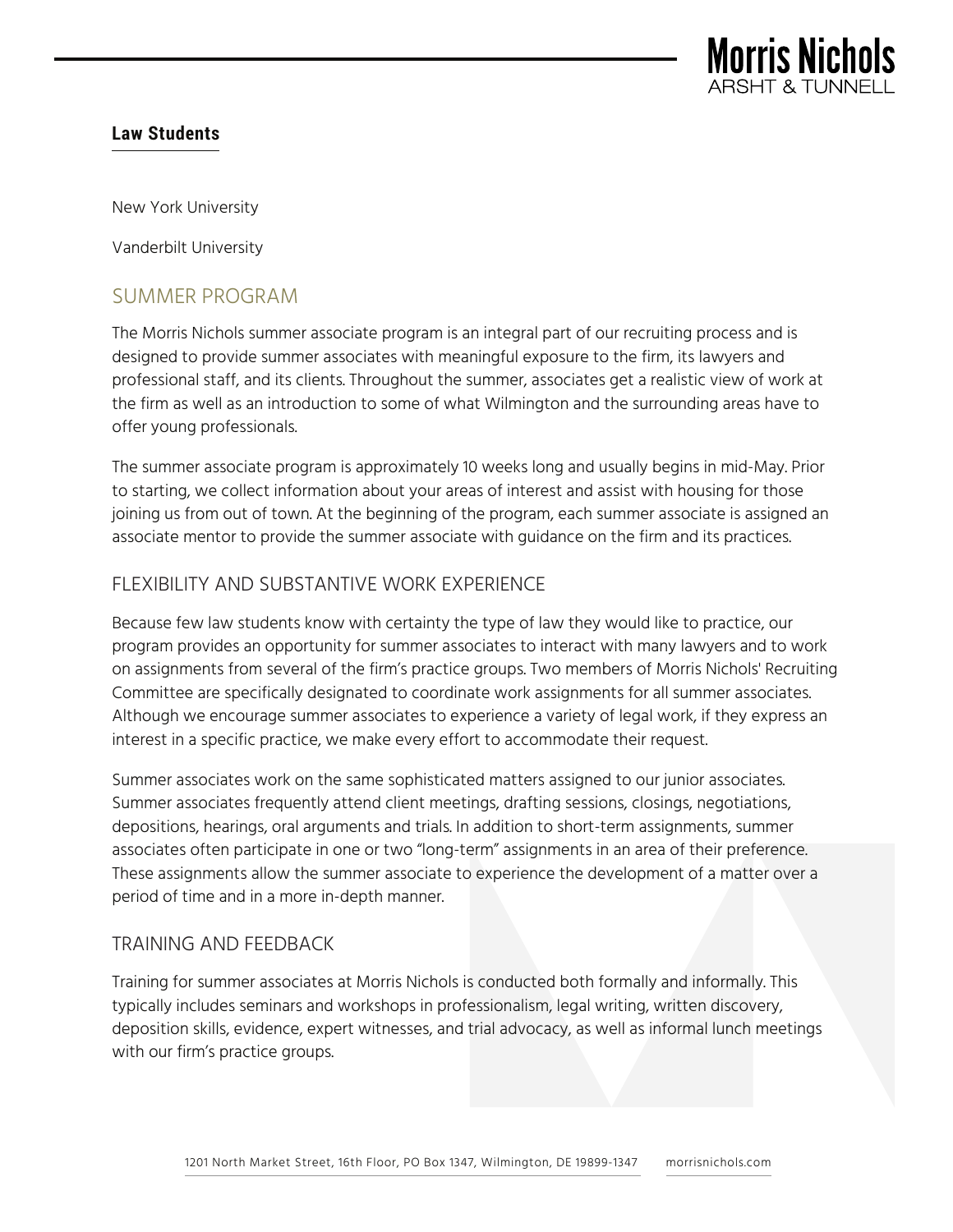

Summer associates receive meaningful and timely feedback to help their professional development. The firm actively encourages all lawyers working with summer associates to provide contemporaneous feedback on every project. In addition, members of the firm's Recruiting Committee also meet with each summer associate formally at least twice during the summer to discuss his or her work and to provide a final review.

## SOCIAL EVENTS

Our summer social events provide opportunities for summer associates and their families to get to know Morris Nichols lawyers and each other, as well as explore Wilmington and the surrounding areas. In recent summers, those events have included a wine tasting dinner, Phillies games, a 5k run, a crab feast, a golf outing, and small group dinner parties at the homes of some of our senior partners. There are also many more informal social opportunities available to our summer associates, including lunches, dinners, softball games and outings to local Wilmington events.

## PRO BONO AND COMMUNITY SERVICE

Summer associates often work on pro bono assignments. The summer class also participates in local service projects. These projects have included preparing meals at the Ronald McDonald House for families residing there, serving lunch at the Emmanuel Dining Room, and assembling care packages for deployed military through Operation Gratitude.

## **DIVERSITY FELLOWSHIP**

Promoting diversity in the legal profession and building a diverse team of lawyers is a priority for the firm. The firm prioritizes increasing diversity within its ranks and in the legal profession more generally. In 2021, Morris Nichols spearheaded a pilot 1L diversity fellowship in collaboration with other Delaware law firms. To learn more about the 1L fellowship for the summer of 2022, interested candidates may contact Eli Webster for additional details.

Lawyer Recruiting Contact

Elliott D. Webster Manager, Professional Development and Legal Recruitment 302-351-9207 T ewebster@morrisnichols.com

Jessica Tomb Human Resources and Recruiting Specialist 302-351-9151 T